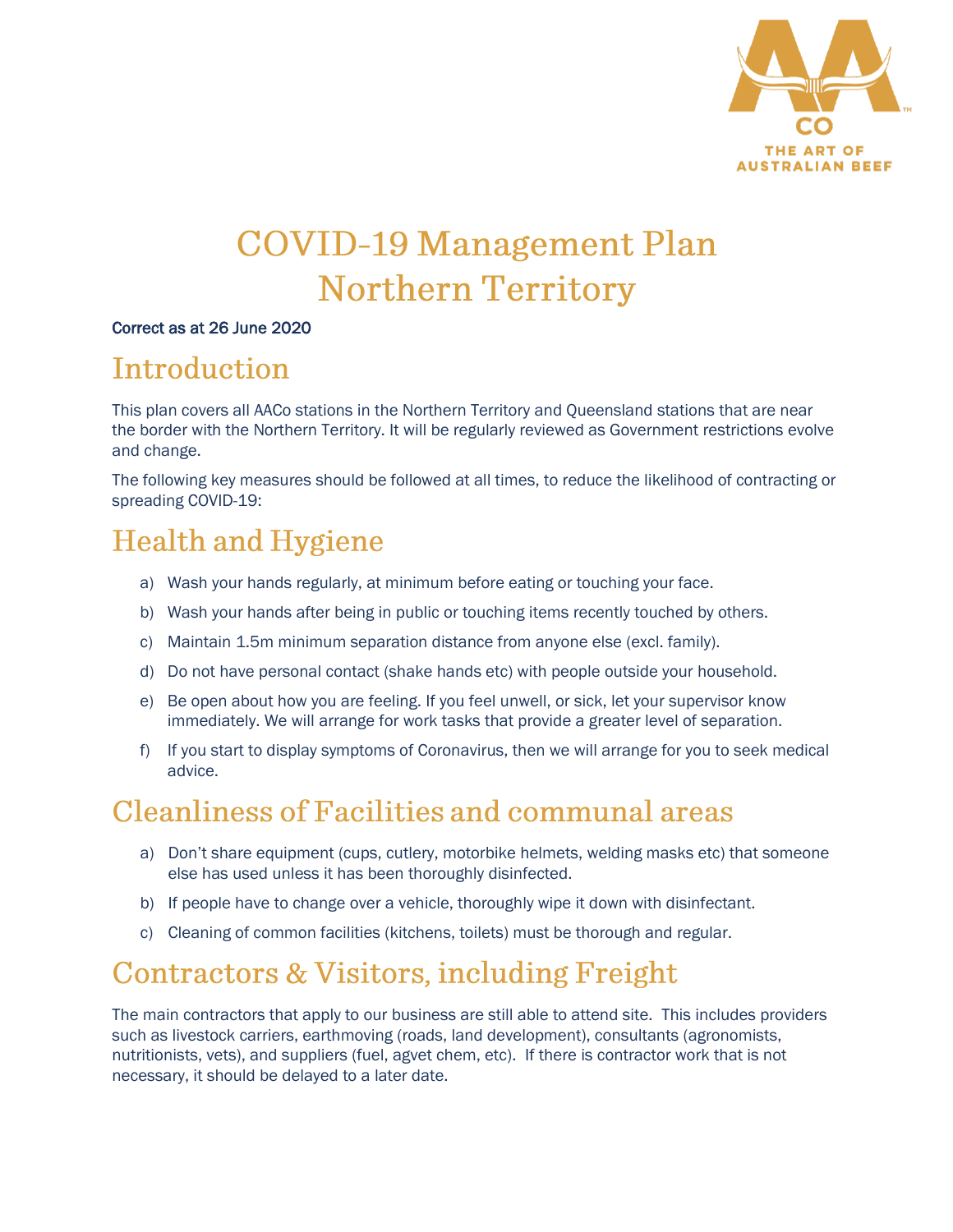

For contractors coming to site, you need to put some additional planning in place. They need to have the contractor and on station biosecurity forms completed, and separate facilities should be made available for them to use. They cannot stay in the same facilities as AACo staff and need to maintain hygiene and separation at all times.

Visitors must only be by prior approval from the Station Manager, with consent from the Regional Manager or COO.

# **Interstate Visitors / AACo Staff**

Any interstate visitors / AACo staff who plan to visit an AACo station, must complete the COVID-19 biosecurity checklist prior to arrival onsite.

Anyone who currently resides in known / declared COVID-19 hotspots must not travel to AACo stations or offices without undergoing 14 days quarantine prior to arriving onsite. Additionally all state and territory based guidelines, including quarantine rules must be followed.

# **Record Keeping**

To assist in ensuring that we know where people have travelled to and from, details of all people visiting stations is to be recorded. Details such as:

- Name and contact details
- Location arrived from
- Time spent on station
- Quarantine periods

This will assist in any contact tracing that may need to occur.

## **Quarantine Requirements**

As an agribusiness, AACo is exempt from quarantine restrictions associated with border crossings. AACo has also been previously been declared exempt per advice provided by Deputy Chief Health Officer A/Professor Dianne Stephens on 25 March 2020. However, updated guidelines around exempt status should be followed at all times. COVID-19 management plans should also be reassessed every three months.

The following conditions also still apply:

- All new AACo employees may be required to quarantine on station in separate quarters for a minimum of 14 days, or offsite if no accommodation is available on station.
- Any new employee, or an employee that travels to/from a declared COVID-19 hotspot must undertake 14 days quarantine prior to arriving onsite.

# **Indigenous Communities**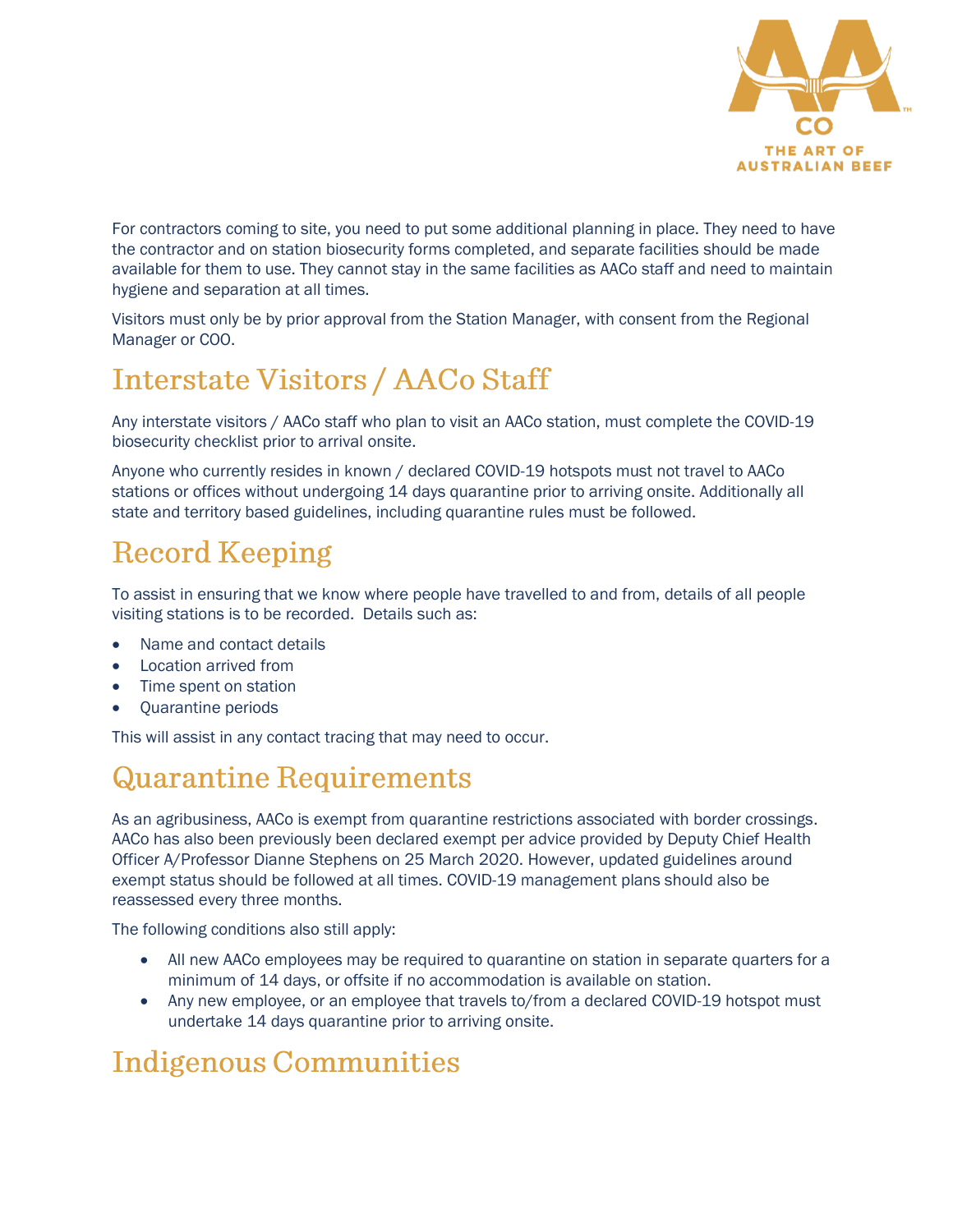

Restrictions around travel to and from remote and Indigenous communities have been lifted, however care must still be taken when associating with community members.

Some communities visit stations to purchase fuel and essential supplies or for medical assistance. The following conditions should apply in these circumstances:

- Physical distancing must be maintained at all times and service to the community will be one person at a time.
- Contractors and visitors from interstate should not mix with people from Indigenous communities until border restrictions between Queensland and the Northern Territory are lifted. Updated state and territory based guidelines should be followed after border restrictions are lifted.
- Regional managers should meet regularly with community elders to ensure conditions are being adhered to and remain appropriate.

# **Travel Off-Site**

The Federal Government has recommended against domestic and international travel. If you choose to travel, you may be required to self-isolate on return. Depending on the circumstances, this may not qualify for paid leave.

For travel outside of the service area of your property, please contact your Regional Manager for authorisation prior to leaving.

This applies for all travel to service towns for personal or business purposes. Your Regional Manager must be notified prior to visiting, and a control plan will be in place upon return. Please exercise a high level of personal hygiene. Avoid personal contact (e.g. handshakes etc) and maintain as much space as possible from other people.

Wash your hands as soon as possible after any interaction or contact with shops, parts, people.

Some properties also have children and partners spending time off property at school, work, facilities, functions etc. It is very important that they also maintain increased levels of hygiene. It is for this reason that you as employees, maintain separation with other employees when you are together.

# **High Risk Consequences**

Coronavirus is a serious risk to everyone, and that is why we have to maintain discipline and adherence to the above control measure. We also must be very mindful of the people we spend time with. Those with higher risk of dire consequence from a Coronavirus infection include those with any or multiple of the following, over 70yrs of age, cancer, respiratory disease, diabetes, auto immune disease.

The above is a guideline and does not cover all matters relating to Coronavirus. If you have any questions or would like any other information, please feel free to refer to the Station Manager, your Regional Manager, or AACo Safety.